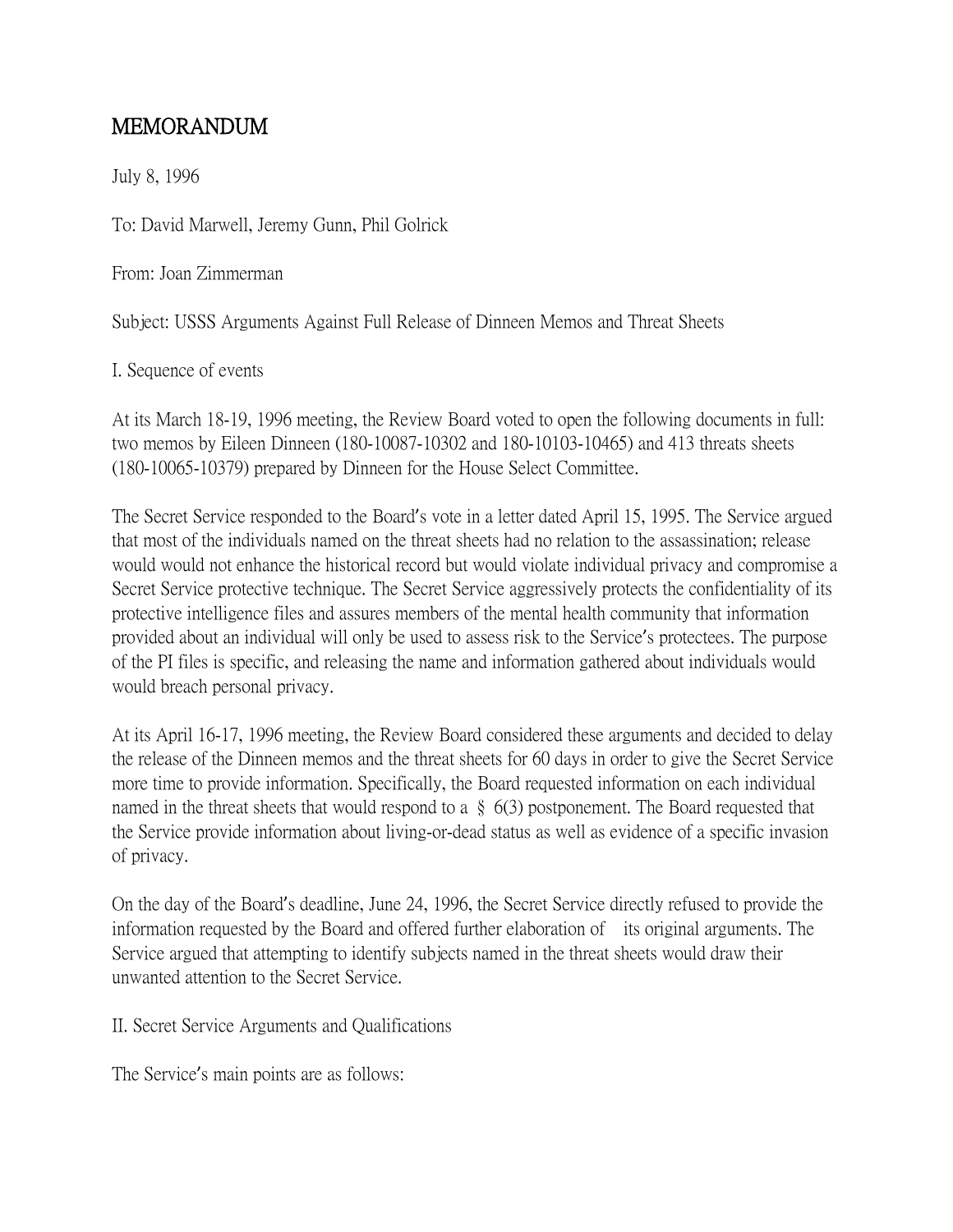1. The Service is willing to release everything in these documents except the names of targets of investigation.

2. If the Board can show that certain targets of investigation were associated with the JFK assassination investigation, the Service will release those names. The Service wishes to protect only those names that are not relevant to the investigation of the assassination. The Secret Service analyzes Dinneen's memos to show that only 16 of the 413 names can be released. That is, only 16 targets were relevant to the investigation.

3. The Service argues that since the threat sheets include mental health information, the release of names of individuals who were not related to the assassination-- as determined by the Secret Service--would constitute an invasion of privacy that overcomes the public's interest in the specific name.

4. The Service would lose a valuable protective technique if the names are released: Members of the mental health community would not provide the information required by the Service. The Service provided two letters from members of the mental health community to supplement this point. Even if the individual is dead, the link between the name and the mental health information would have a chilling effect on future relations between the Secret Service and the mental health community.

## III. Problems With the Secret Service's Compliance with the JFK Act

1. The Service's main assumption is that some names are relevant to the assassination and some are not. The JFK Act defines all the names as relevant because of HSCA researcher Eileen Dinneen's identification of them in her study of Secret Service records.The Secret Service would appropriate to itself or leave to the Board the decision to include some names but not others for release.

--If the Board accepts the Service's definition of what is relevant rather than what is required by the JFK Act, then several new categories could be established. For example, many of the individuals named as targets were not associated in any way with the mental health community, and some really did threaten President Kennedy in March-November 1963. The Board could redefine ways in which more of the names could be released beyond those the Service has already agreed to release. Moreover, some of the names have already been identified in other Secret Service records that have been released as well as in FBI reports.

2. The Service's assertion of a §6(5) postponement fails for several reasons: one is that the use of the mental health community has already been revealed in the Thomas Vallee reports as well as the John Warrington file. (See my memo on evaluations, January 1996) Both of these files contain detailed